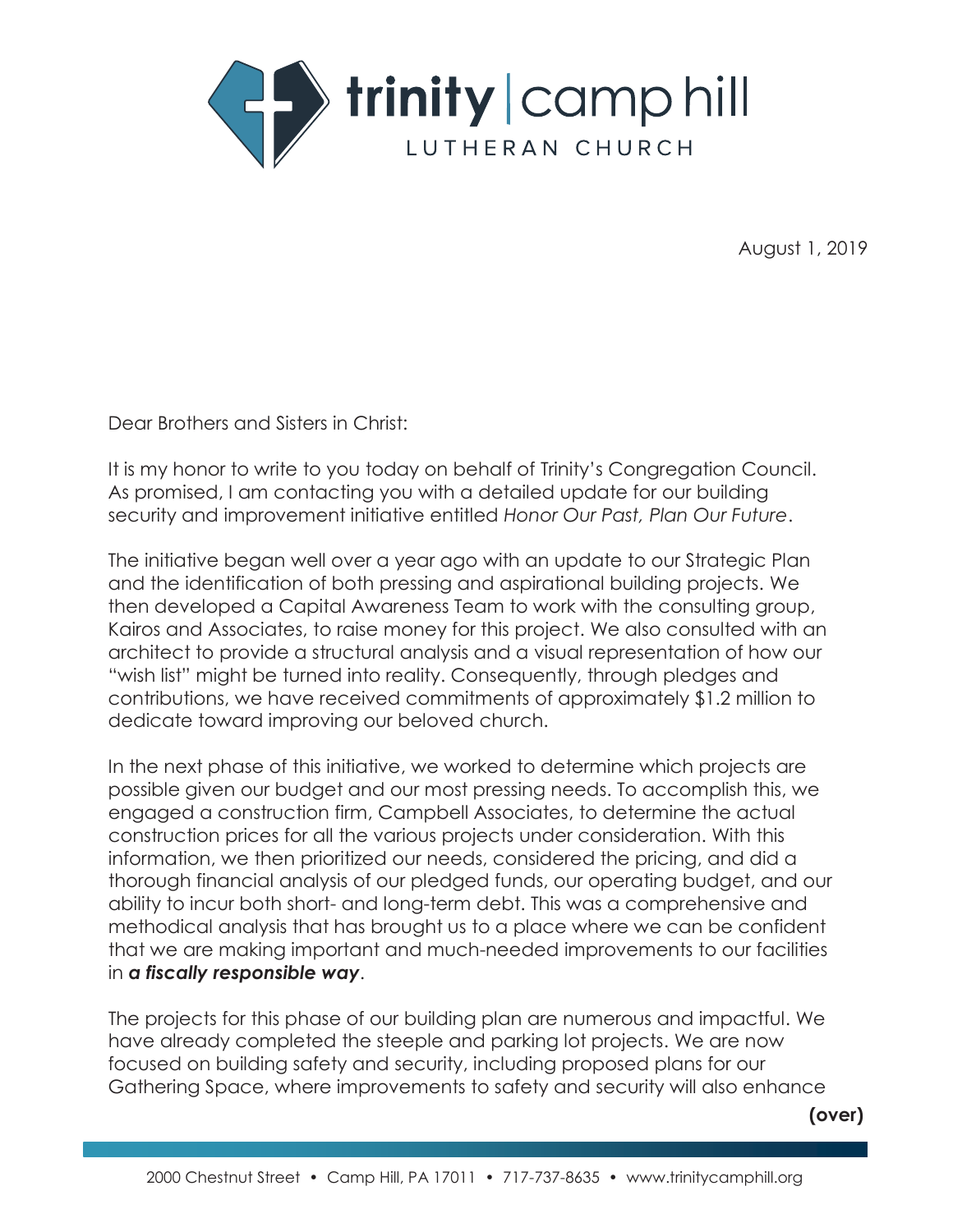The projects for this phase of our building plan are numerous and impactful. We

Gathering Space, where improvements to safety and security will also enhance fellowship and hospitality. For your information, I have included a one-page summary of the proposed projects. Although this is not an itemized and exhaustive list, it should provide you with a meaningful summary of the improvements currently proposed. Ultimately, however, it is Trinity members this list and attend one of our open forum meetings on September 15 or 22 (watch our worship bulletins for specific times and locations) with questions. We plan to have a congregation meeting on September 29, 2019, for the final vote, and we encourage all Trinity members to attend and vote. who will vote on this plan. We encourage members and supporters to review

updates are indeed needed and, in some cases, are long overdue. I am personally very excited to get started, and I hope you are as well. Our church is a very special place where we not only worship, but also gather in fellowship to plan and execute God's good work. **In all and execute God's** good work. Hopefully, when you review these plans, you will agree that these changes and

have not yet made a commitment, please consider doing so now to support this If you have already made a pledge for this project, I sincerely thank you. If you very important initiative. I believe that our combined efforts to improve our church will make Trinity a safer and even more inviting place to *worship, connect, and serve***.** 

Yours in Christ,

 $T$  $(\lambda)$  council.  $(\lambda)$  account

Daniel G. Drury Congregation Council President Trinity Lutheran Church council.president@trinitycamphill.org

**Enclosure**